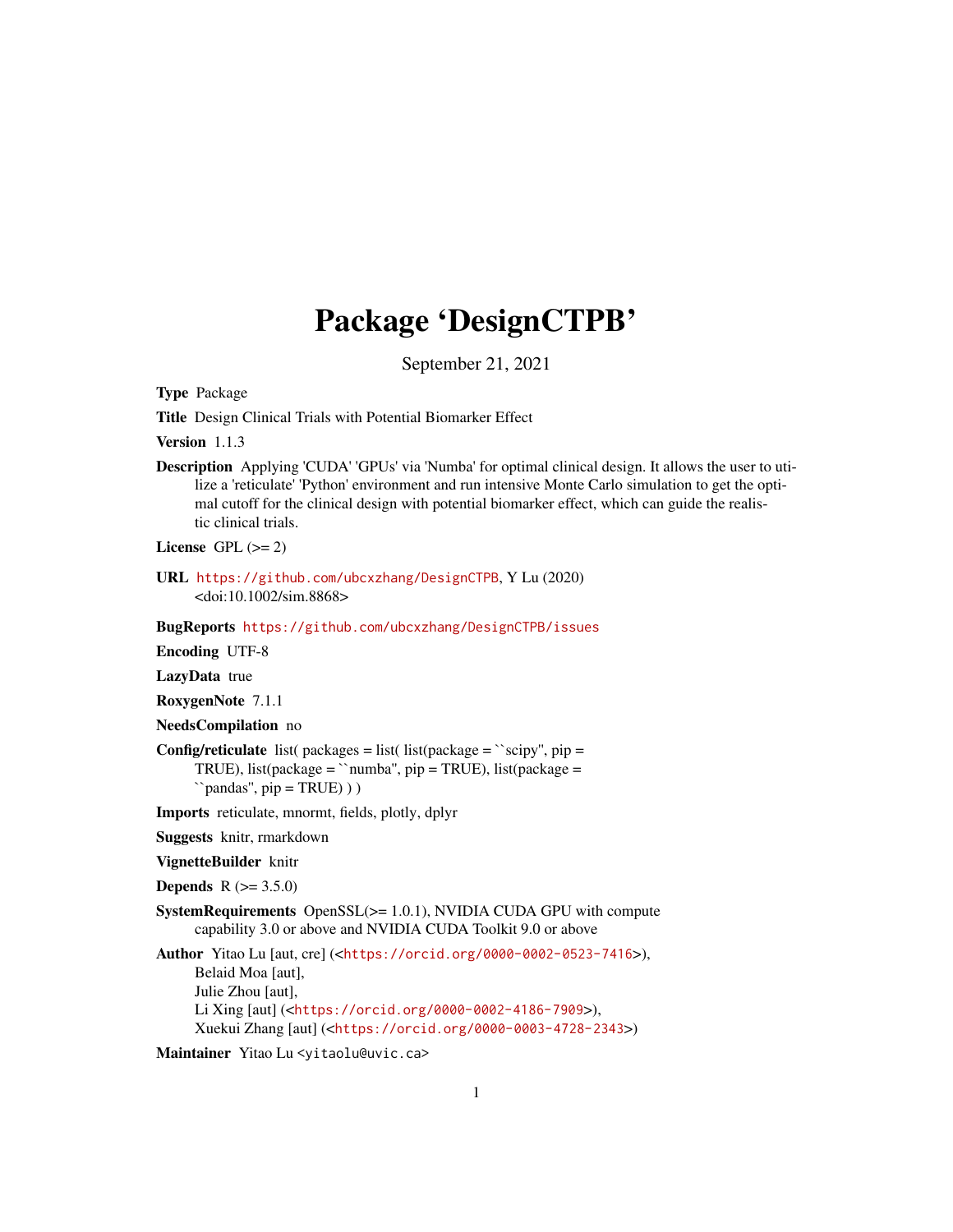<span id="page-1-0"></span>Repository CRAN Date/Publication 2021-09-21 05:10:02 UTC

## R topics documented:

| Index |  |  |  |  |  |  |  |  |  |  |  |  |  |  |  |  |  |  |  |  |  |
|-------|--|--|--|--|--|--|--|--|--|--|--|--|--|--|--|--|--|--|--|--|--|
|       |  |  |  |  |  |  |  |  |  |  |  |  |  |  |  |  |  |  |  |  |  |
|       |  |  |  |  |  |  |  |  |  |  |  |  |  |  |  |  |  |  |  |  |  |
|       |  |  |  |  |  |  |  |  |  |  |  |  |  |  |  |  |  |  |  |  |  |
|       |  |  |  |  |  |  |  |  |  |  |  |  |  |  |  |  |  |  |  |  |  |
|       |  |  |  |  |  |  |  |  |  |  |  |  |  |  |  |  |  |  |  |  |  |
|       |  |  |  |  |  |  |  |  |  |  |  |  |  |  |  |  |  |  |  |  |  |

alpha.split *The optimal design given one set of proportion for each subpopulation*

#### Description

First, the function fits a smooth surface given grid values of alpha(that's sig.lv for each sub-population) and the corresponding power values, and we suggest thin plate splines here. Second, we apply a L-BFGS-B optimization method to estimate the optimal power values and the corresponding alpha value on the estimated thin plate spline surface.

#### Usage

```
alpha.split(
 r = c(1, 0.5, 0.3),
 N1 = 20480,N2 = 10240,N3 = 2000,E = NULL,sig = NULL,sd_full = 1/base::sqrt(20),delta = NULL,
 delta_linear_bd = c(0.2, 0.8),
  seed = NULL
)
```
#### Arguments

|                | vector for the proportion for each sub-population, $r_1$ is 1, $r_i$ is $r_i + 1$ |
|----------------|-----------------------------------------------------------------------------------|
| N1             | integer, which is fixed as 10240 in our package                                   |
| N <sub>2</sub> | integer, which is fixed as 20480 in our package                                   |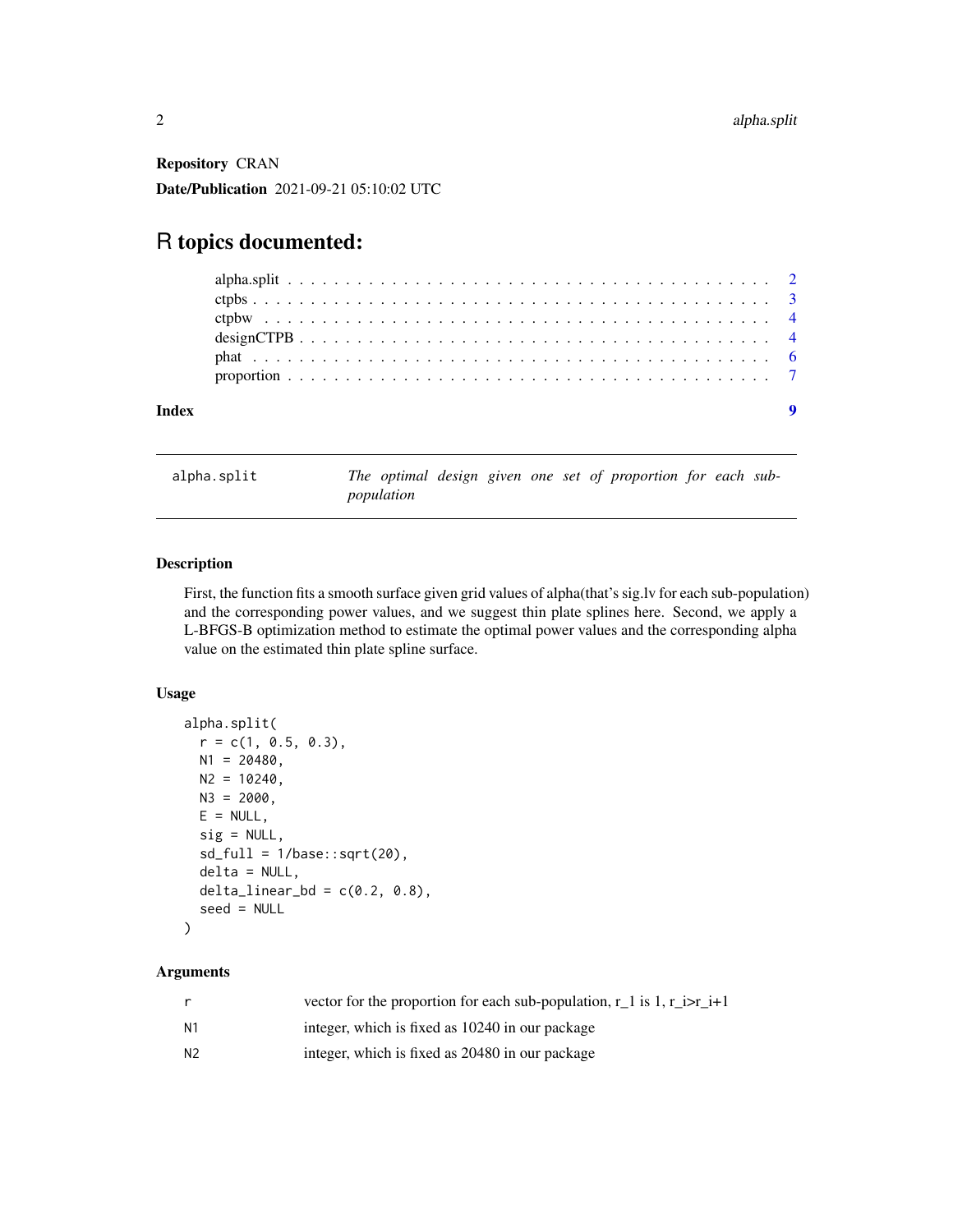<span id="page-2-0"></span>ctpbs 3

| N <sub>3</sub>  | integer, the number of grid point for the sig.lv, which should be the multiples of<br>5, because we apply 5 stream parallel                                                                                                       |
|-----------------|-----------------------------------------------------------------------------------------------------------------------------------------------------------------------------------------------------------------------------------|
| E               | integer, the total number of events for the Phase 3 clinical trail, if not specified<br>by user, then an estimation will apply                                                                                                    |
| sig             | the vector of standard deviation of each sub-population                                                                                                                                                                           |
| sd_full         | a numeric number, which denotes the prior information of standard deviation for<br>the harzard reduction if sig is not specified, then sd_full must has an input value<br>to define the standard deviation of the full population |
| delta           | vector, the point estimation of harzard reduction in prior information, if not spec-<br>ified we apply a linear scheme by giving bound to the linear harzard reduction                                                            |
| delta_linear_bd |                                                                                                                                                                                                                                   |
|                 | vector of length 2, specifying the upper bound and lower bound for the harzard<br>reduction; if the delta is not specified for each sub-population, then the linear<br>scheme will apply and the input is a must.                 |
| seed            | integer, seed for random number generation                                                                                                                                                                                        |

#### Value

list of the optimal results given specific r: optimal alpha split and the corresponding optimal power value

#### Examples

```
## Not run:
#In the example, we apply a linear scheme for the harzard reduction
alpha.split(r=c(1,0.4,0.1), N3=2000, sd-full=1/sqrt(20),delta\_linear_bd = c(0.2,0.8))
```
## End(Not run)

ctpbs *The clinical trial design for strong biomarker effect*

#### Description

The dataset contains the 3-D rotable figure for the simulated nested two-subset design(strong biomarker effect), from which the optimal choice of each population's proportion and the optimal alpha split can be abtianed.

#### Format

The format is: List of 5  $\frac{1}{2}$  plot\_power : plotly object  $\frac{1}{2}$  plot\_alpha : plotly object  $\frac{1}{2}$  opt\_r\_split : numeric vector \$ opt\_power : numeric \$ opt\_alpha\_split: numeric vector

plot\_power the 3-d rotatable plot of optimal power versus r2 and r3.

plot\_alpha the 3-d rotatable plot of optimal alpha versus r2 and r3

opt\_r\_split The optimal cutoffs for the 3 dimensional clinical design

opt\_power The optimal power values corresponding to the optimal r split

opt\_alpha\_split The optimal alpha split corresponding to the optimal r split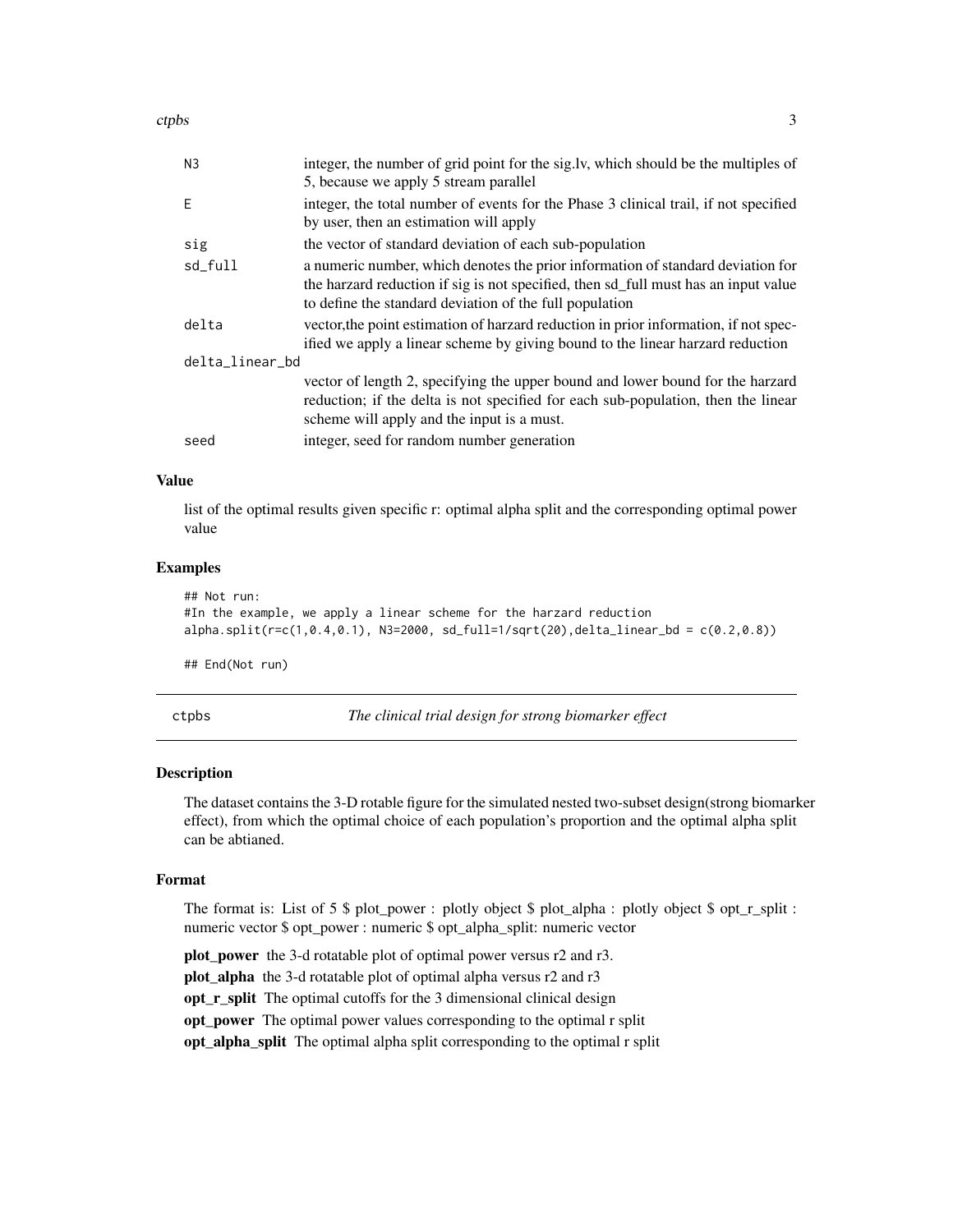#### <span id="page-3-0"></span>Description

The dataset contains the 3-D rotable figure for the simulated nested two-subset design(weak biomarker effect), from which the optimal choice of each population's proportion and the optimal alpha split can be abtianed.

#### Format

The format is: List of 5 \$ plot power :plotly object \$ plot alpha :plotly object \$ opt  $r$  split : numeric vector \$ opt\_power : numeric \$ opt\_alpha\_split: numeric vector

plot\_power the 3-d rotatable plot of optimal power versus r2 and r3.

plot\_alpha the 3-d rotatable plot of optimal alpha versus r2 and r3

opt\_r\_split The optimal cutoffs for the 3 dimensional clinical design

opt\_power The optimal power values corresponding to the optimal r split

opt\_alpha\_split The optimal alpha split corresponding to the optimal r split

designCTPB *Optimal design for 3-dimensional with visulization*

#### Description

This function uses GPU parallel computing to calculate the high dimensional integral and apply the smoothing method(thin plate splines) to get the optimum of power values given the prior information: the harzard reduction distribution. This function guides to choose the size of nested populations, i.e. find optimal r-values. The function visualizes and optimizes r-values, but only supports 3-dimension. The optimization of r-values in more than 3-dimension is trivial, but visualization can be too hard.

#### Usage

```
designCTPB(
 m = 24,
  r_set = NULL,
  n\_dim = 3,
 N1 = 20480,
 N2 = 10240,
 N3 = 2000,
 E = NULL,SIGMA = NULL,
  sd_full = 1/base::sqrt(20),
```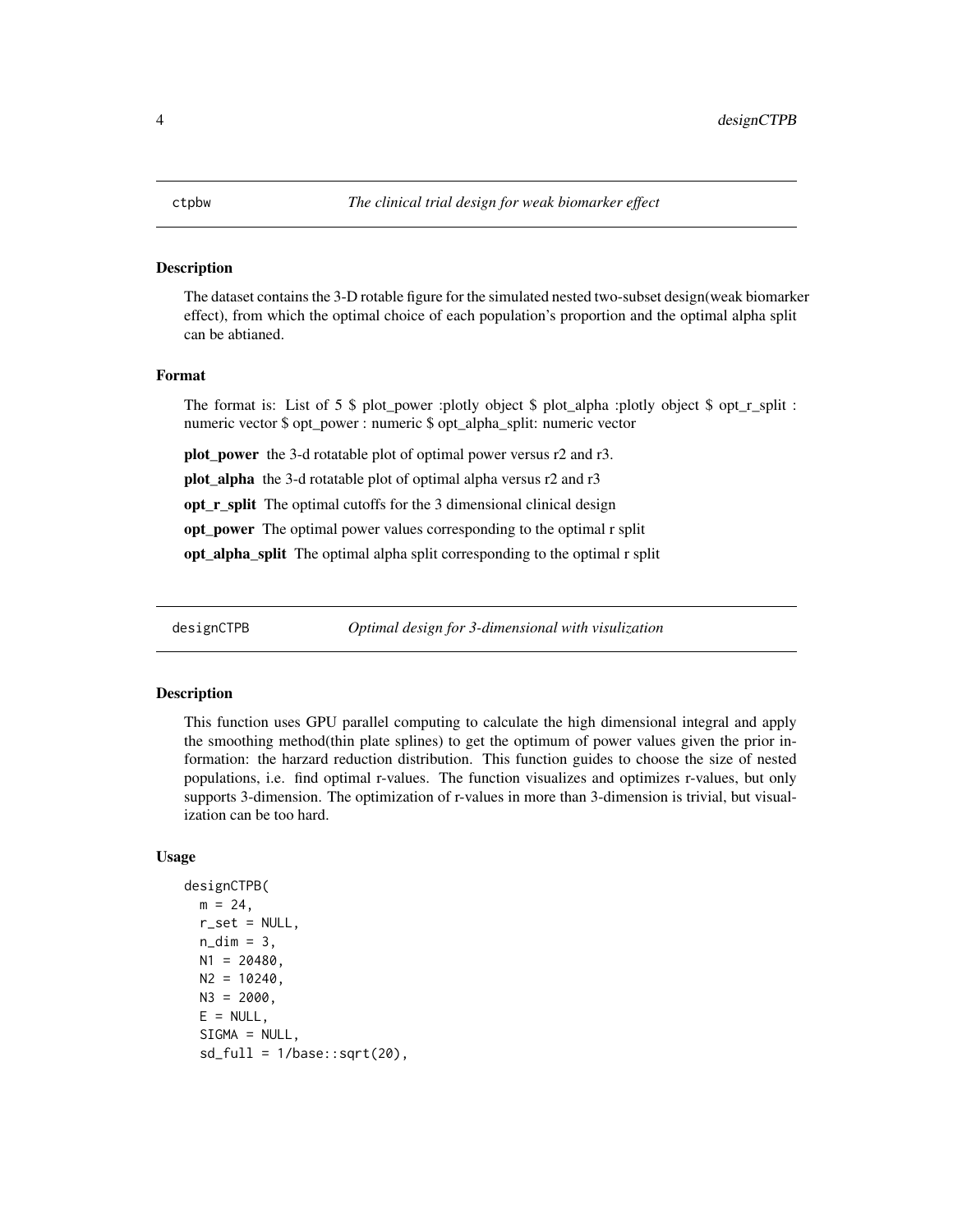#### designCTPB 5

```
DELTA = NULL,
  delta_linear_bd = c(0.2, 0.8),
  seed = NULL
\mathcal{L}
```
#### Arguments

| m               | integer, the number of grid points in each dimension for r, and we suggest m<br>around 20 is enough for 3 dimension                                                                                                                       |
|-----------------|-------------------------------------------------------------------------------------------------------------------------------------------------------------------------------------------------------------------------------------------|
| r_set           | the matrix of proportion for each sub-population, $r_1$ is 1, $r_i$ i> $r_i$ +1                                                                                                                                                           |
| $n\_dim$        | integer, the number of dimension                                                                                                                                                                                                          |
| N <sub>1</sub>  | integer, which is fixed as 10240 in our package                                                                                                                                                                                           |
| N <sub>2</sub>  | integer, which is fixed as 20480 in our package                                                                                                                                                                                           |
| N <sub>3</sub>  | integer, the number of grid point for the sig.lv, which should be the multiples of<br>5, because we apply 5 stream parallel                                                                                                               |
| Ε               | integer, the total number of events for the Phase 3 clinical trail, if not specified<br>by user, then an estimation will apply                                                                                                            |
| SIGMA           | the matrix of standard deviation of each sub-population, which should coincide<br>with r_set or the default setting of each sub-population(i.e each entry of each<br>row coincides to the corresponding entry in r_set)                   |
| sd_full         | a numeric number, which denotes the prior information of standard deviation<br>for the harzard reduction if sig is not specified by user, then sd_full must has an<br>input value to define the standard deviation of the full population |
| <b>DELTA</b>    | matrix, each row is an vector stands for the point estimation of harzard reduction<br>in prior information corresponds to the r setting, if not specified we apply a linear<br>scheme by giving bound to the linear harzard reduction     |
| delta_linear_bd |                                                                                                                                                                                                                                           |
|                 | vector of length 2, specifying the upper bound and lower bound for the harzard<br>reduction; if user don't specify the delta for each sub-population, then the linear<br>scheme will apply and the input is a must.                       |
| seed            | integer, seed for random number generation                                                                                                                                                                                                |

#### Details

the standard deviation of each population can be specified by giving SIGMA as input, and specify the harzard reduction rate DELTA for each population. Just enter values to SIGMA and DELTA, but note that the entered matrix should coincides with the matrix of r-split setting.

#### Value

list of 5 parts: plot\_power: 3-d plot of the optimal power values versus r2 and r3; plot\_alpha: 3-d plot of the optimal alpha-split values versus r2 and r3; opt\_r\_split: the optimal choice of proportion for each sub-population; opt\_power: the optimal power values with the optimal r choice; opt\_alpha\_split: the optimal alpha split with the optimal r choice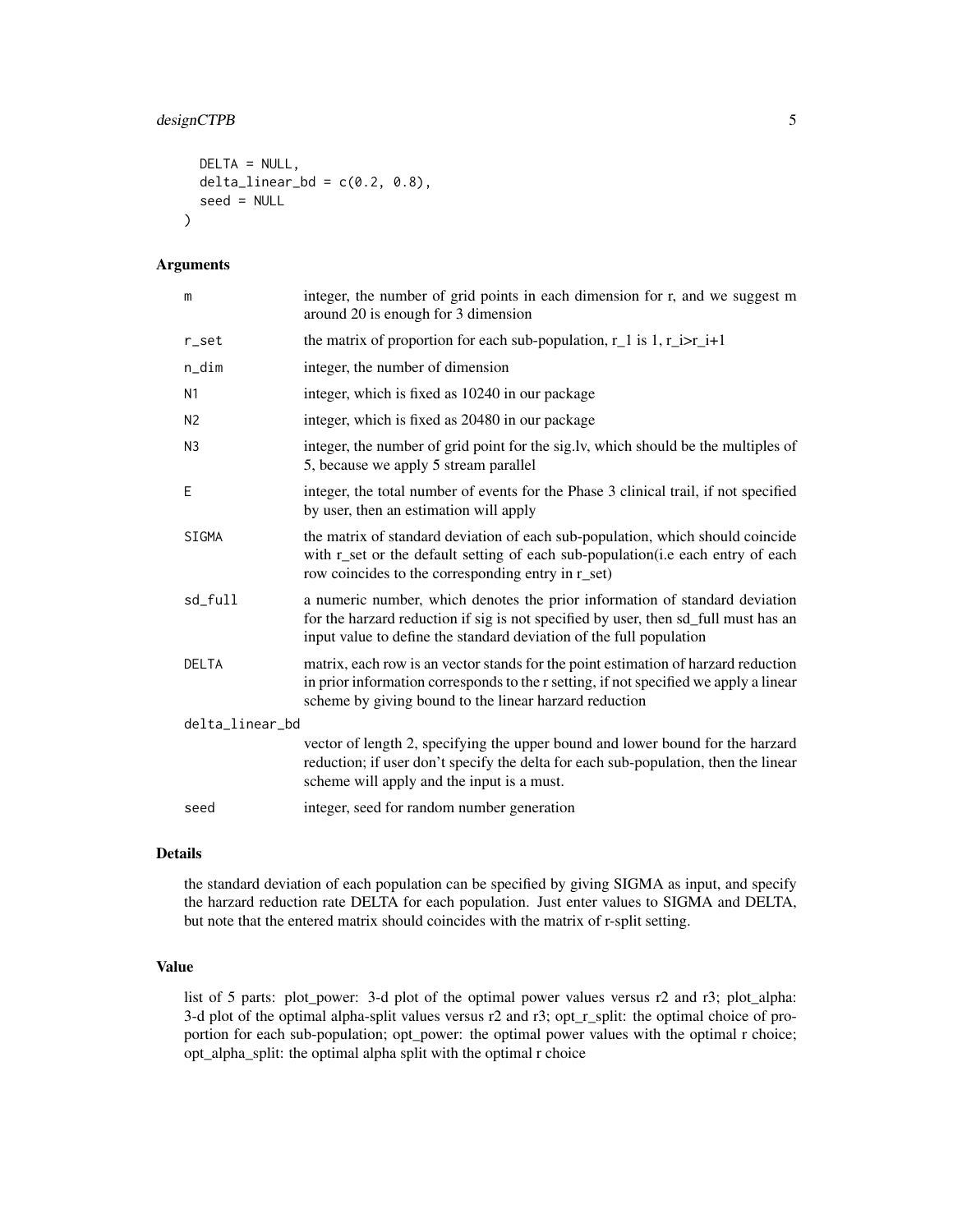#### <span id="page-5-0"></span>See Also

Grid setting of proportions for each sub-population proportion() and alpha.split()

#### Examples

```
## Not run:
# the default setting of our paper's strong biomarker effect
res <- designCTPB()
res$plot_power # to see 3-d plot for the optimal power versus r2 and r3
res$plot_alpha # to see 3-d plot for the optimal alpha versus r2 and r3
res$opt_r_split # to see the optimal cutoff of the sub-population,
#and here suggesting not cutoff at the 2-nd sub-population
res$opt_power
res$opt_alpha_split
## End(Not run)
```
phat *Point estimator for the power value*

#### Description

This function is to estimate the power values given fixed proportion r for each sub-population, which we utilize Monte Carlo method and GPU accelerator to estimate the power value. The user can specify the standard deviation and harzard reduction for each sub-population as the prior information of harzard reduction distribution, when not specified, we apply a default setting of linear harzard reduction scheme and the sd for each sub-population is inversely proportional to sqrt $(r_i)$ 

#### Usage

```
phat(
  r,
 N1,
 N2,
 N3,
 E = NULL,sig = NULL,sd_full,
  delta = NULL,
  delta_linear_bd,
  seed = NULL
)
```
#### Arguments

|                | vector for the proportion for each sub-population, $r_{\text{max}} = 1$ , $r_{\text{max}} = 1 + 1$ |
|----------------|----------------------------------------------------------------------------------------------------|
| N <sub>1</sub> | integer, which is fixed as 10240 in our package                                                    |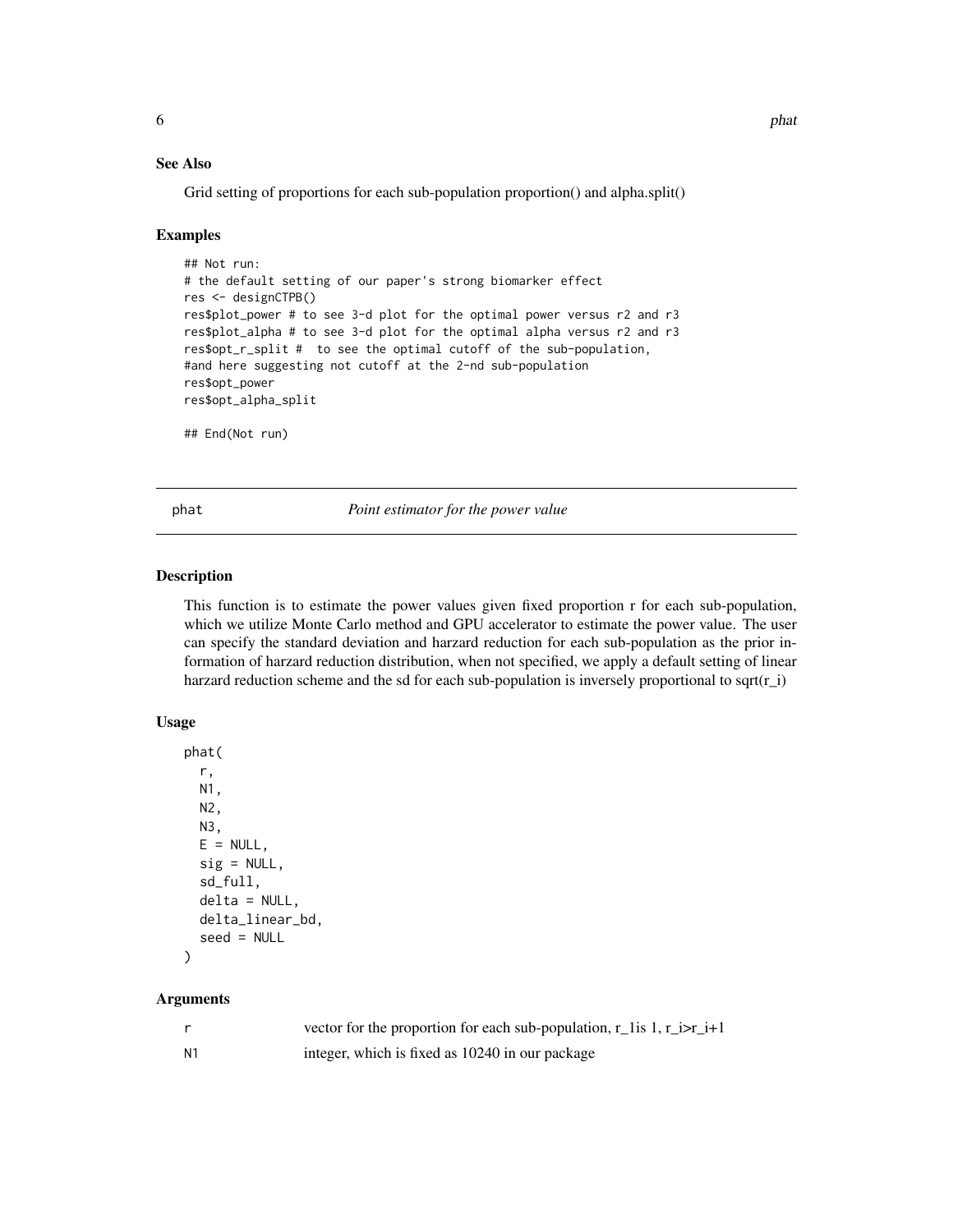### <span id="page-6-0"></span>proportion 7

| integer, which is fixed as 20480 in our package                                                                                                                                                                                    |
|------------------------------------------------------------------------------------------------------------------------------------------------------------------------------------------------------------------------------------|
| integer, the number of grid point for the sig.ly, which should be the multiples of<br>5, because we apply 5 stream parallel                                                                                                        |
| integer, the total number of events for the Phase 3 clinical trail, if not specified,<br>then an estimation will be applied                                                                                                        |
| the vector of standard deviation of each sub-population                                                                                                                                                                            |
| a numeric number, which denotes the prior information of standard deviation<br>for the harzard reduction. If sig is not specified, then sd_full must has an input<br>value to define the standard deviation of the full population |
| vector, the point estimation of harzard reduction in prior information, if not spec-<br>ified we apply a linear scheme by giving bound to the linear harzard reduction                                                             |
| delta_linear_bd                                                                                                                                                                                                                    |
| vector of length 2, specifying the upper bound and lower bound for the harzard<br>reduction; if user don't specify the delta for each sub-population, then the linear<br>scheme will apply and the input is a must.                |
| integer, seed for random number generation                                                                                                                                                                                         |
|                                                                                                                                                                                                                                    |

#### Details

We interface python by reticulate package to utilize numba(cuda version) module to accelerate calculation.

#### Value

list of 2 parts of the sampling points given specific r; alpha is the matrix as each row is the given sig.lv for each population; power is the corresponding power values given each row of the alpha

proportion *Grid setting of proportions for each sub-population*

#### Description

This function is to decide the r setting given specific density in each dimension

#### Usage

proportion(m, n\_dim)

#### Arguments

| m     | integer, the number of grid points in each dimension, and we suggest m around<br>20 for 3 dimension |
|-------|-----------------------------------------------------------------------------------------------------|
| n dim | integer for the dimension, which is equal to the number of sub-population plus                      |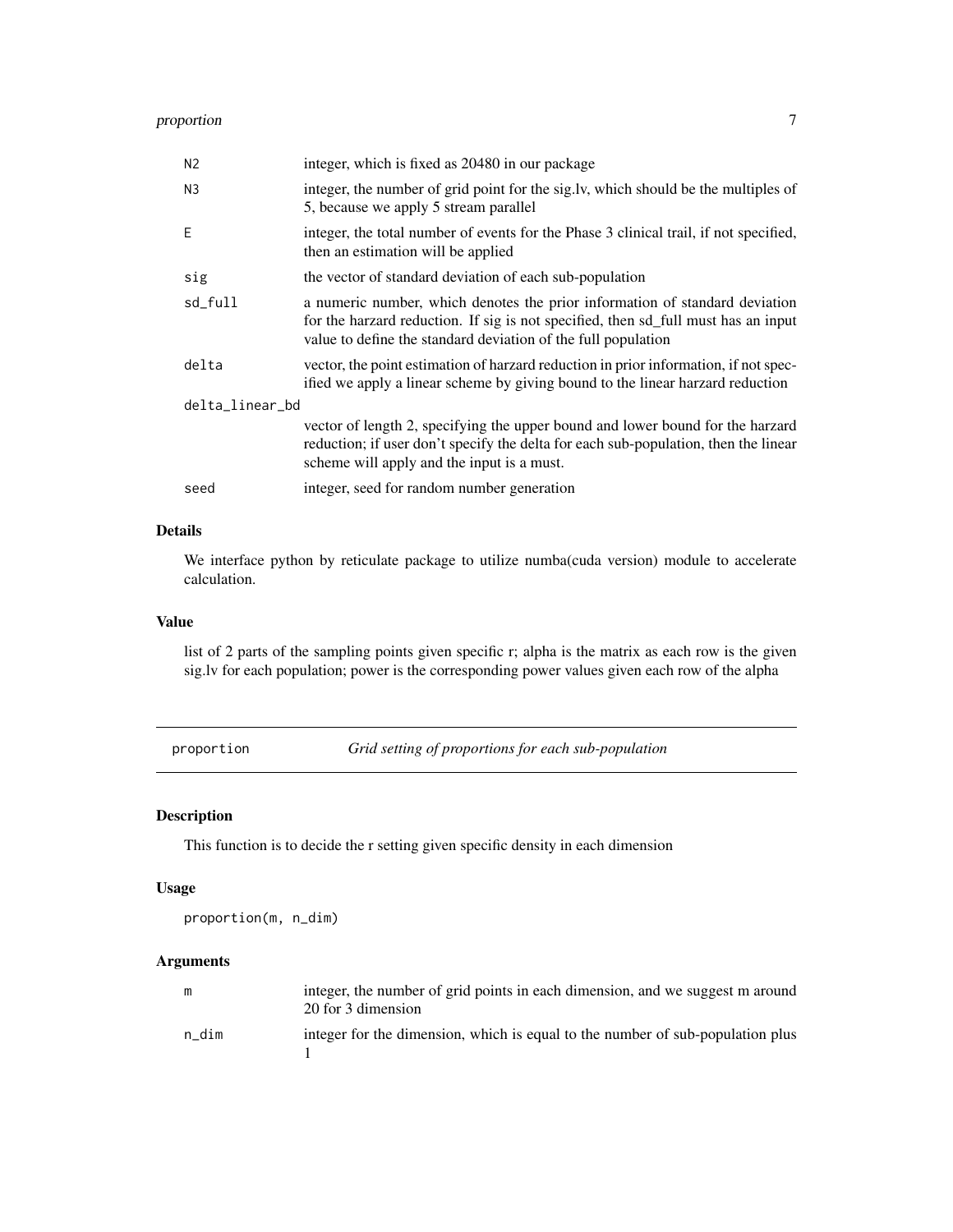#### Value

matrix of setting the proportion of the population by given specific dimension and density in each dimension